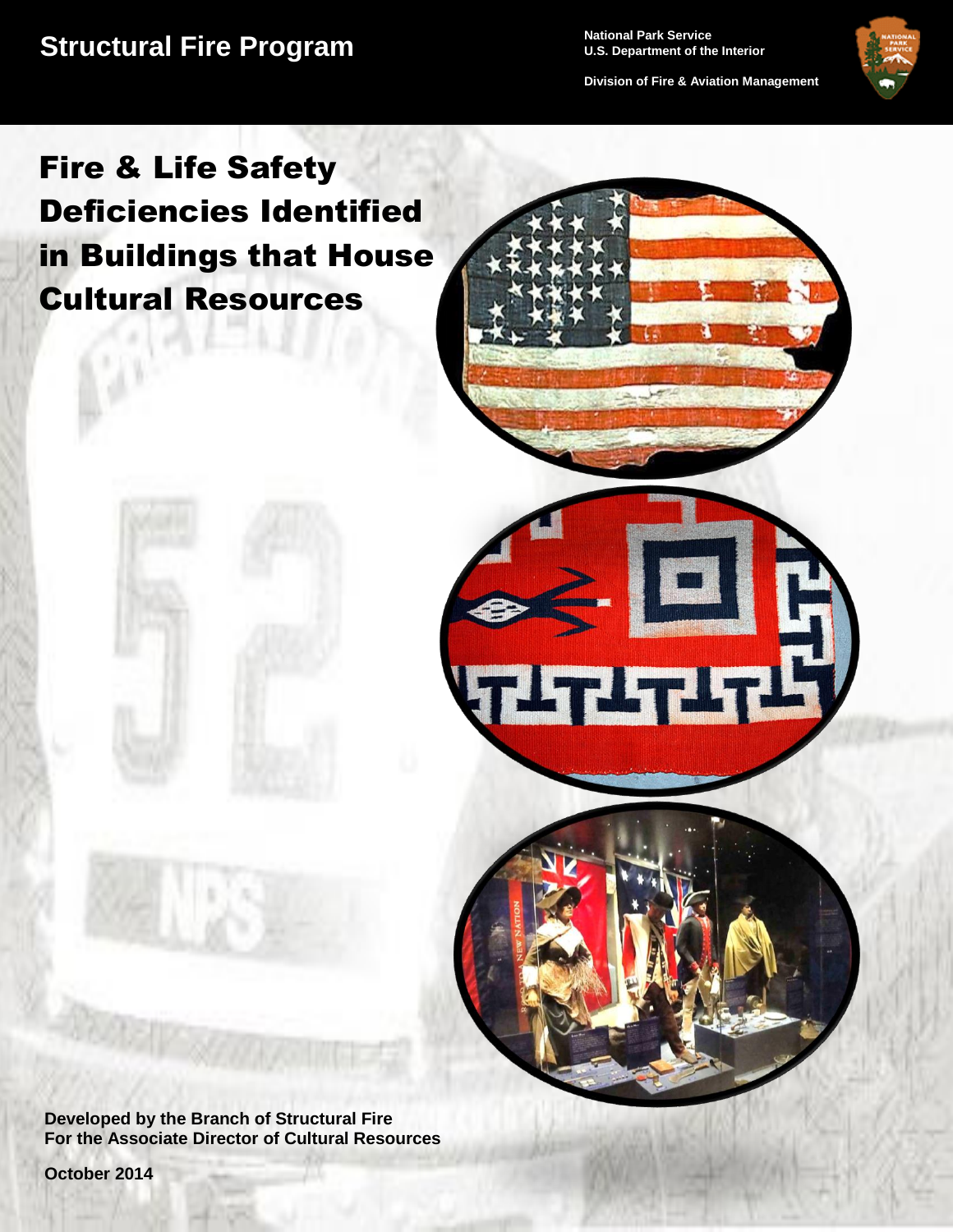The following report is one in a series of reports being generated by the Branch of Structural Fire, which is under the Division of Fire and Aviation Management, Visitor and Resource Protection. Reports are being generated for program areas that have significant risk to life safety and the resources entrusted to the National Park Service from the effects of structural fire. These reports are being developed for other program areas in the NPS. The Structural Fire Program exists to help parks meet the technical complexities of structural fire protection Servicewide. The program emphasis is on fire prevention and education in the interest of protecting life, structures, and their contents from the effects of fire.

Sadly, the National Park Service has a history of losing irreplaceable collections to structural fires. The most recent example points to a significant loss of collections at the Flight 93 National Memorial, which included a flag that flew over the U.S. Capitol on September 11, 2001. In 2007, 5,000 vintage costumes valued at over \$1 million were lost at the Waterside Theatre complex in Ft. Raleigh National Historic Site, home of the *Lost Colony* **Gun belonging to John Wilkes Booth.** 

production. Many of the costumes dated back to the 1940s.

The majority of structural fire losses in the NPS are due to the:

- 1) Lack of properly designed, installed, and maintained fire sprinkler and fire alarm systems.
- 2) Remoteness of many parks and their reliance on getting volunteer emergency response forces on scene in a reasonable time to affect a positive outcome.



3) Lack of NPS personnel with the appropriate knowledge or authority to implement and enforce a fire prevention program.

The prevention of a fire is the most logical, economical, and effective means for parks to protect structures and their contents. The Waterside Theatre fire was likely caused by an electrical malfunction, a cause that is completely preventable with an aggressive fire prevention program. The building was not equipped with a fire alarm system that would have notified emergency responders of the fire and it lacked a fire sprinkler system that may have kept the fire in check until responders arrived on scene. Either system likely would have contributed to a more favorable outcome and certainly a much less significant loss.

The NPS has cataloged approximately 117,957,802 million artifacts, archives, and objects. Collections include items ranging from historic furnishings in the home of John Adams to flags that flew over Fort Sumter, Thomas Edison's handwritten invention notes, botanical specimens from Yosemite, and archeological items from Mesa Verde. Protecting these items for future generations is the core mission of the NPS and preventing their loss from structural fire is our programs soul mission.

Fire prevention starts with employees and managers being aware of their responsibilities and being empowered to take action. Effective fire prevention involves many things. Items must be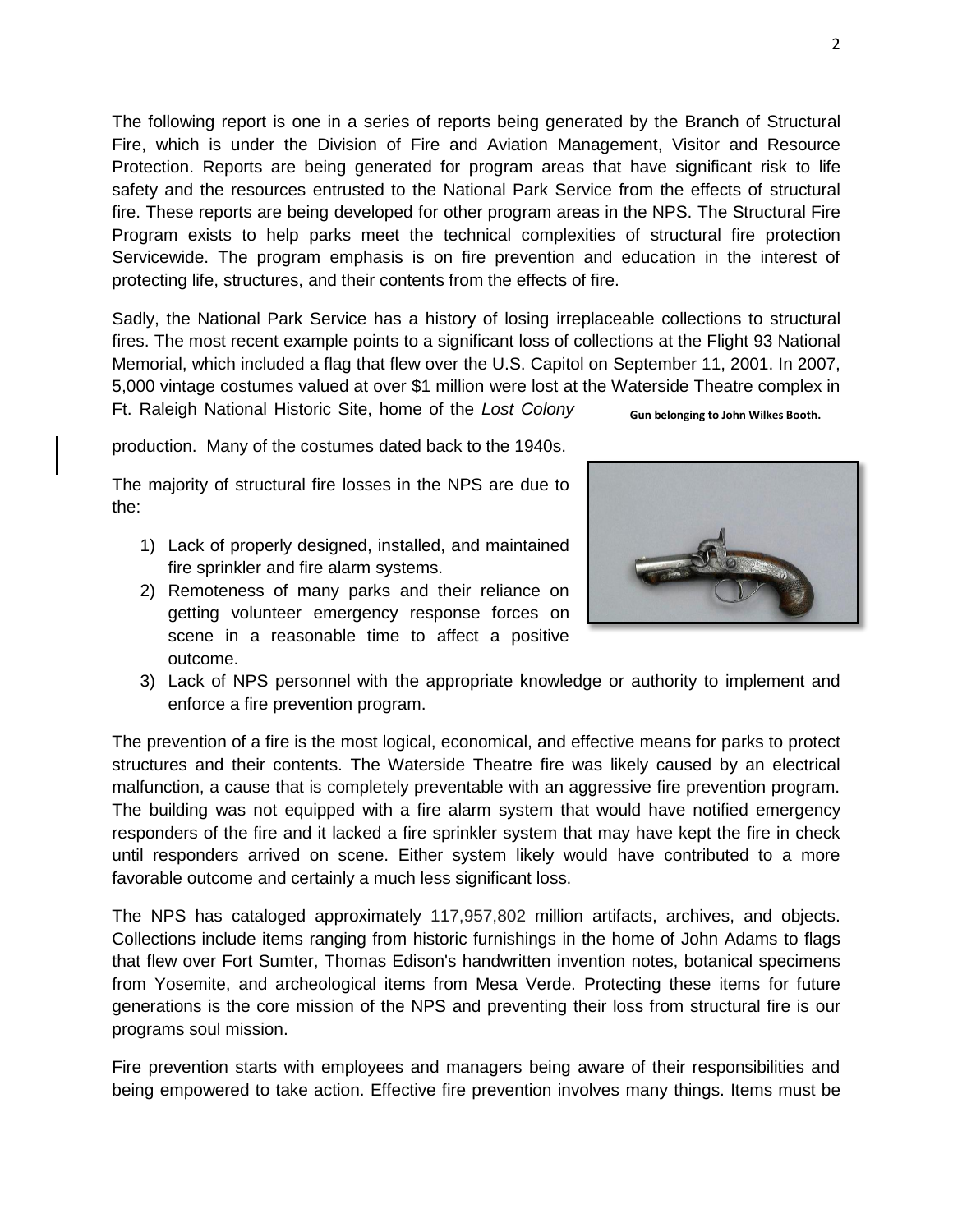stored correctly; clutter must be eliminated; electrical wiring must comply with electrical codes; and fire protection systems must first be designed and installed correctly, and then properly maintained and tested annually by qualified vendors.

The content of this report comes from fire and life safety building inspections, called Fire Protection Condition Assessments (FPCA), performed since 2005. The Structural Fire Program contracted with fire protection engineering firms to conduct these inspections and gather information. These inspections assess each building's compliance with National Fire Protection Association (NFPA) codes and standards, specifically NFPA 1 *Fire Prevention Code* and NFPA 101 *Life Safety Code.* In order to provide information for NPS program areas, the inspections collect data pertaining to different categories, such as the historic nature of the building, whether the building houses collections, and whether the building is operated under a concessions contract. To date, we have inspected approximately 23% or 6,673 of the 29,116 buildings that require a fire and life safety building inspection in the NPS. As mentioned, one of the subsets of data collected during the inspection is whether or not the building houses any culturally significant resources. Building occupants were asked if items stored in the building met any of the following definitions:

- Irreplaceable
- Replaceable
- Reproducible
- Not of historic significance

Of the 6,673 buildings inspected, 377 were reported to house collections considered irreplaceable by the occupant. This report will focus on fire and life safety deficiencies found in these 377 buildings.

### FPCAs LINK TO FMSS

As mentioned, FPCAs involve a formal assessment of a building's compliance with nationally recognized fire codes, but simply assessing a building and putting its information in a database does little to get the deficiencies corrected. Once deficiencies are entered in the database, they are reviewed by the Regional Structural Fire Manager (RSFM) to determine if they warrant a work order in the Facilities Management Software System (FMSS). RSFMs determine what type of work orders should be placed in FMSS, then they assign the deficiency back to the engineers who provide a Class C cost estimate and a Risk Assessment Code (RAC). Deficiencies are transferred out of the FPCA database and into FMSS to generate the actual work order.

### FPCA WORK ORDER NUMBERS BY REGION

Not all deficiencies found by FPCAs will warrant a work order. Some can be corrected by doing something as simple as moving boxes away from sprinkler heads or moving file cabinets from required exit routes. The RSFM, as the delegated Authority Having Jurisdiction (AHJ) for the region on structural fire matters determines whether a deficiency warrants a work order in FMSS.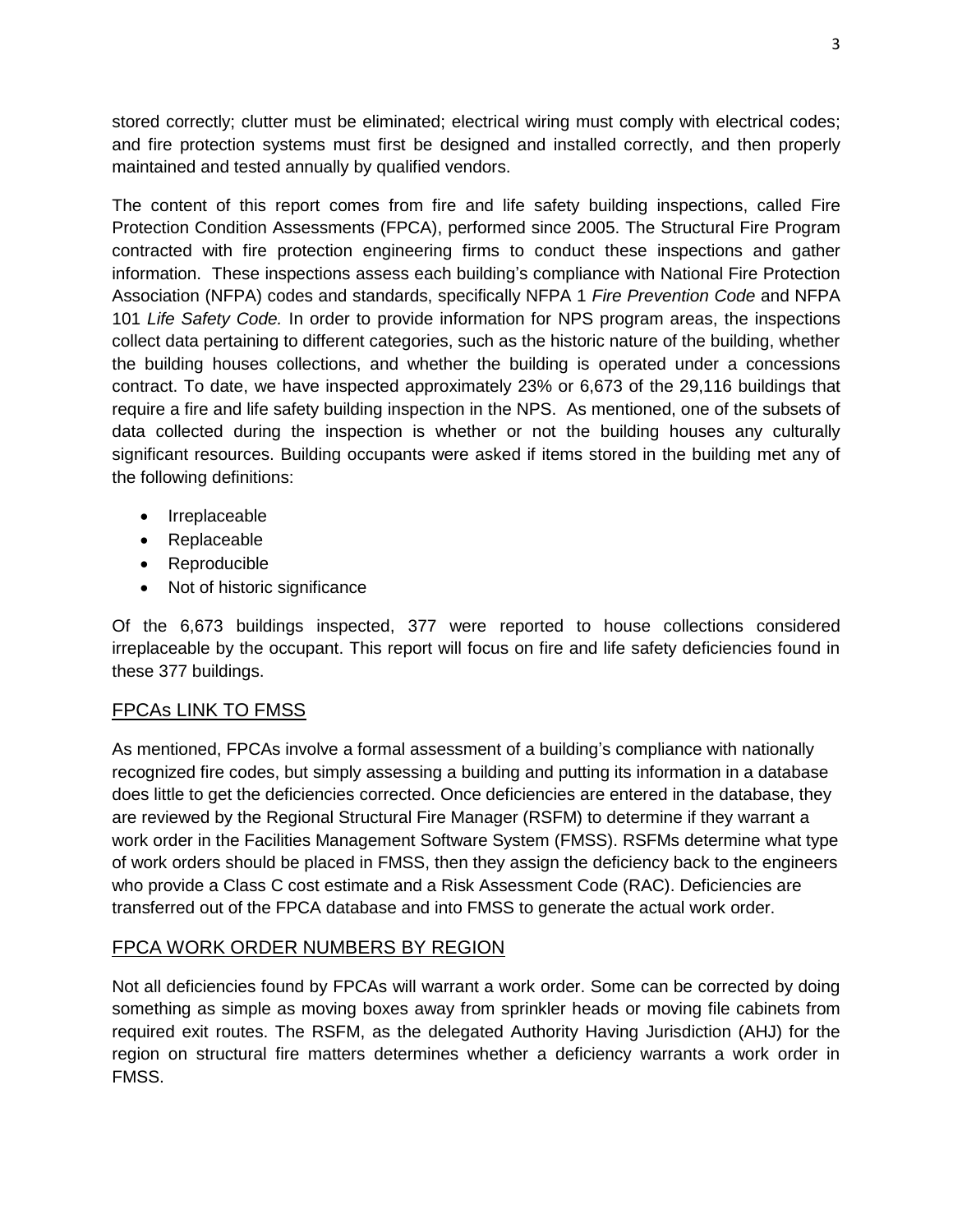To help explain this process, consider a defining feature of a historic building, such as a stairwell. The inspector might tell us the stairwell needs to be enclosed in order to meet the fire code, but the AHJ working with regional architects may determine that enclosing the stairwell is not an acceptable option. Together, they may agree that installing a fire sprinkler system in the building creates an acceptable solution that minimizes alteration of the historic fabric, is an acceptable alternative to the fire code, and provides adequate fire safety to the building's occupants.

Currently, 3,921 fire code deficiencies have been identified in 377 buildings housing irreplaceable objects; 1,846 warranted a work order in FMSS. The graph below shows a breakdown of these deficiencies by region.



## DEFICIENCIES BY WORK ORDER TYPE

Fire and life safety deficiencies identified in the FPCA inspection process are assigned a Work Order (WO) type by the RSFM. The WO type and the RAC will greatly affect the funding priority to correct the deficiency. Legislated Mandated Fire Safety (LMFS) deficiencies will always improve the work order's priority. The chart below shows work orders currently in FMSS for buildings housing irreplaceable artifacts by work order type.



Link to Work Order definitions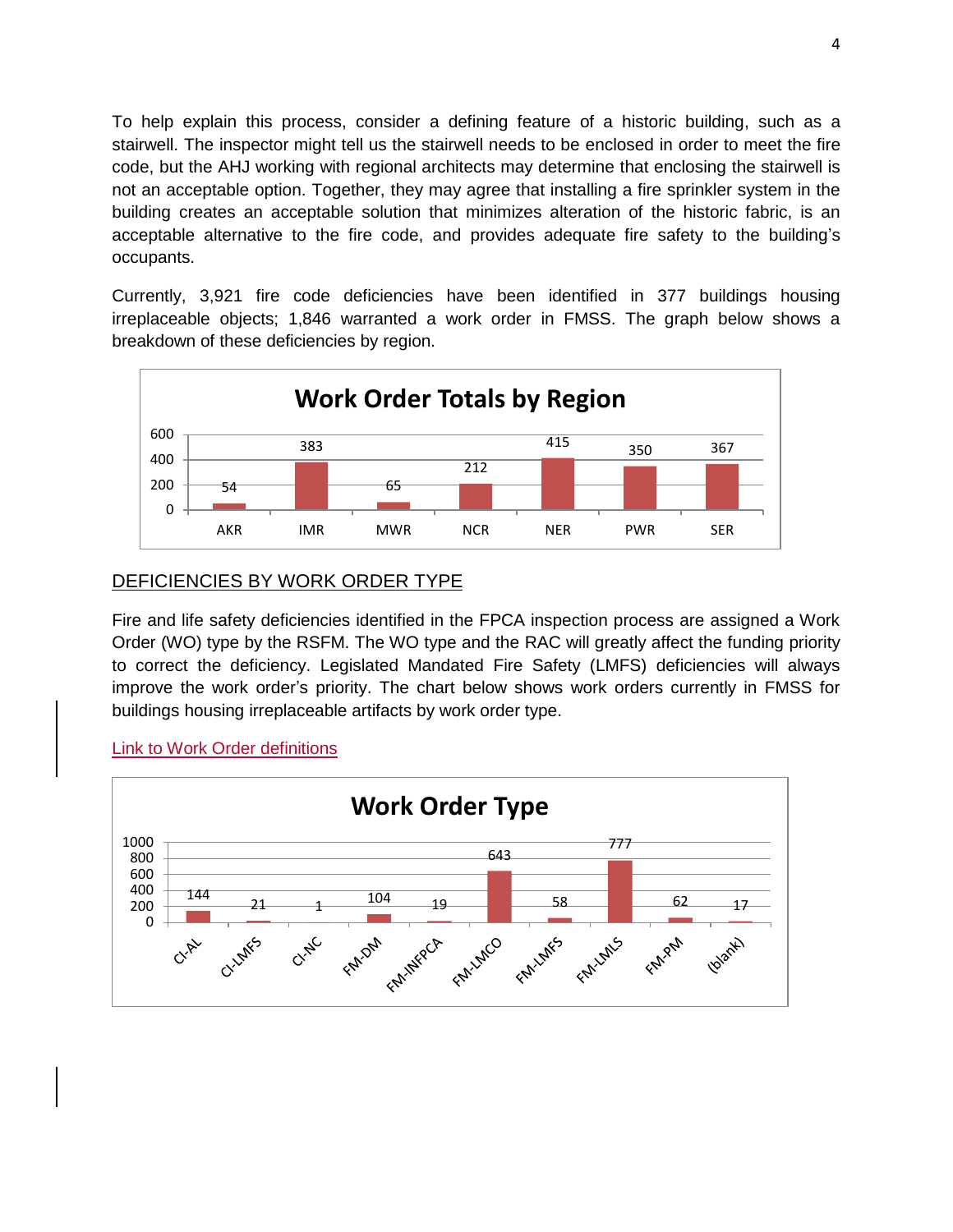## FPCA WORK ORDER COSTS BY REGION

A total of more than \$4 million in Class C cost estimates have been entered into FMSS for buildings housing irreplaceable objects. A Class C cost estimate means the work order has been provided with a FMSS cost estimate by the inspector. The chart below shows the total cost estimates of all deficiencies in FMSS by region:



## RISK ASSESSMENTS OF WORK ORDERS

The RAC is one factor that is considered to fund a work order. All work orders are required to have their risks evaluated. A RAC of 1, 2, or 3 require an immediate or interim control measure to take place. This might involve closing the building until the problem can be fixed or it may be as simple as installing battery operated smoke detectors in bedrooms, until a code compliant hard-wired system can be funded. A total of 354 deficiencies out of 3,921 were considered serious enough to warrant a RAC of 1, 2 or 3.

## TRACKING A WORK ORDER IN FMSS

The FPCA database automatically receives information back from FMSS, so we can easily track the status of all work orders. Ultimately, we want to see all work orders completed or closed. Completed work orders means a project has been finished, but not all of the paperwork has been accomplished. Closed WOs means a project has been through the entire work order cycle and all the paperwork has been completed. It does not always represent a WO that was closed for other reasons. The following chart depicts the work order status of all the deficiencies related to buildings housing irreplaceable objects. A total of 8 WOs have been completed, 323 are closed, and 1,065 have been costed with no further action taken. The chart below shows all the work orders by their status as it exist in FMSS currently.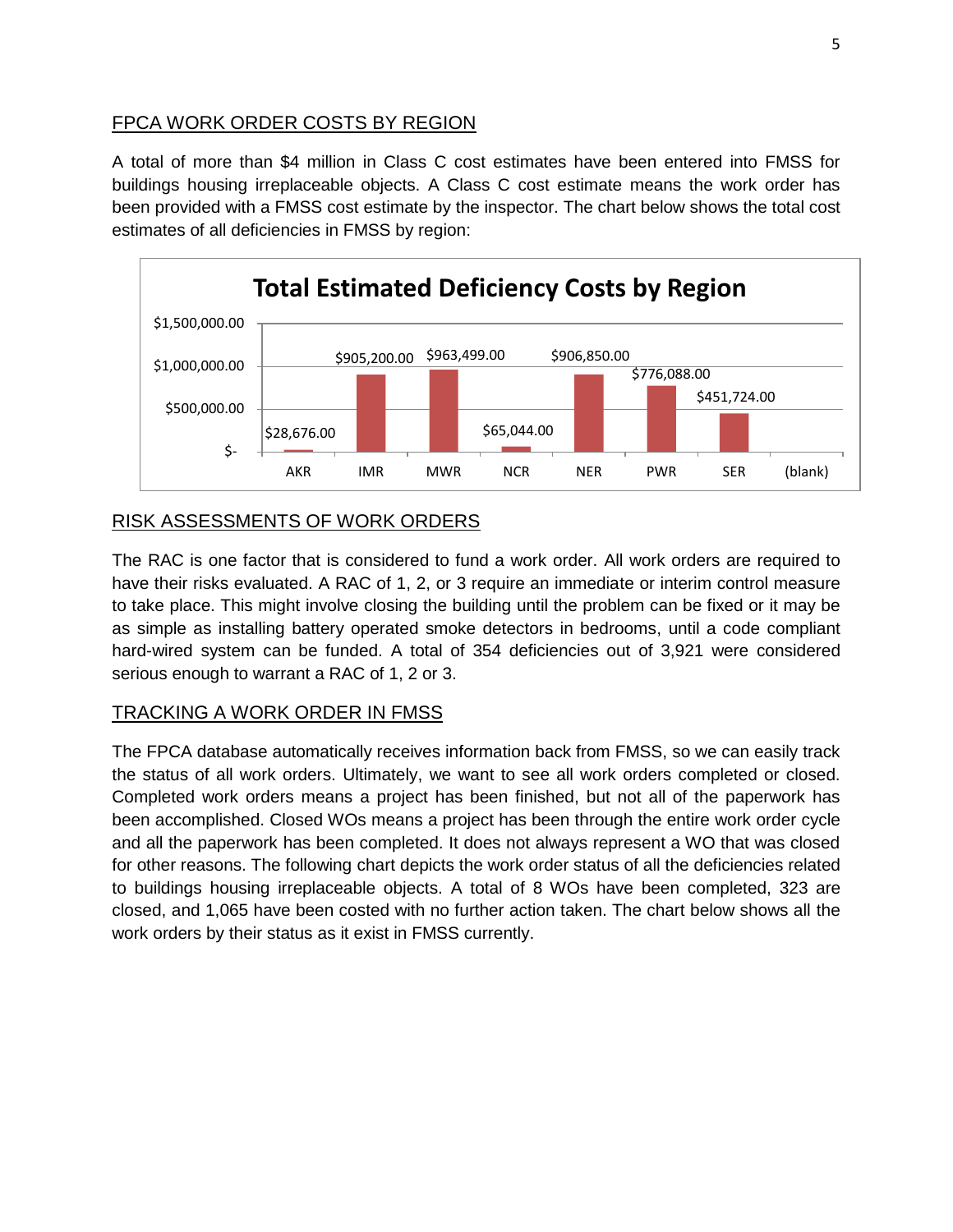

## FIRE SPRINKLER SYSTEMS

Fire sprinkler systems at a minimum require annual testing and maintenance by a qualified contractor. A total of 156 of the 377 buildings housing collections had a fire sprinkler system in them. A total of 85 or 54% of these systems did not have the required annual inspection and testing completed.

Additionally, 80 buildings housing irreplaceable objects with fire sprinkler systems were not installed properly or have not been maintained properly in accordance with fire code requirements. Based on the observations by the inspector at the time of the inspection, in their professional opinion, the fire sprinkler system in many of these cases would not work effectively to protect the structure or its contents from the effects of a fire.

Fire codes require sprinkler systems in some occupancy types to protect its occupants and contents from fire. Fire sprinklers buy precious time. They allow occupants to safely exit the building and often extinguish or hold the fire in check to increase the chances for firefighters to save or reduce the destruction of its contents.

While the installation of fire sprinklers should be considered to protect all buildings housing irreplaceable objects, the fire code requires them only in certain occupancy types. In the fire codes, occupancy refers to how the building is used. At the time of the inspection, the following buildings that housed irreplaceable objects were required by fire code to have a fire sprinkler system, but did not.

| <b>Year</b> \ | <b>Region</b> | <b>Park</b> | / Location # ⊥ | <b>Asset Description</b> |
|---------------|---------------|-------------|----------------|--------------------------|
| 2005          | MWR.          | JEFF        | 19270.         | Old Courthouse           |

### FIRE ALARM SYSTEMS

A total of 247 of the 377 buildings housing irreplaceable objects had fire alarm systems installed. Almost 55% (137) of the installed systems did not have the required annual inspection and testing completed by a qualified person. Additionally, 45 buildings housing irreplaceable objects with fire alarm systems were not installed properly or have not been maintained properly in accordance with fire code requirements. Based on the observations by the fire protection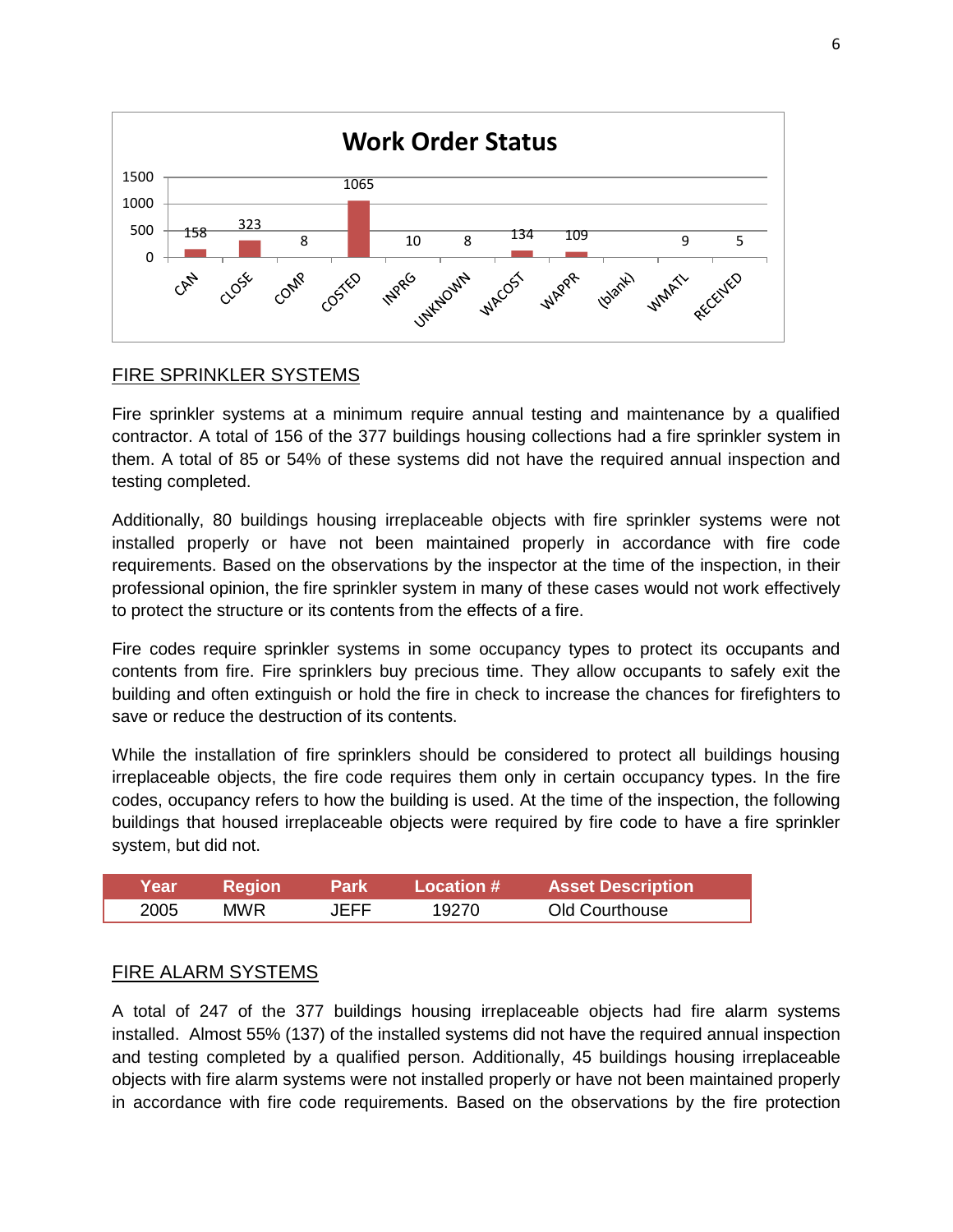engineer at the time of the inspection, in their professional opinion, the fire alarm system would not work properly to provide early notification to emergency responders or occupants that a fire had started in the structure.

While the installation of fire alarm systems should be considered for each NPS building housing irreplaceable objects, the fire code requires of them only in certain occupancy types to protect its occupants and contents from fire. Fire alarms quickly alert the occupants to a fire, allowing them to safely exit the building. It also sends early notification directly to responding fire departments that there is a fire in the building. At the time of the inspection, the following four buildings housing irreplaceable objects were required by fire code to have a fire alarm system, but did not.

| Year | <b>Region</b> | <b>Park</b> | <b>Location #</b> | <b>Asset Description</b>                                      |
|------|---------------|-------------|-------------------|---------------------------------------------------------------|
| 2005 | IMR           | <b>GRTE</b> | 16142             | B - B0218 Colter Bay Visitor<br>Center/Office Building/Museum |
| 2005 | <b>IMR</b>    | <b>GRTE</b> | 52848             | B - (HS)0133 BRINKERHOFF                                      |
| 2007 | <b>PWR</b>    | <b>NOCA</b> | 16678             | Marblemount Curatorial Building #1040                         |
| 2009 | <b>MWR</b>    | <b>HOSP</b> | 61295             | HOSP Buckstaff Bathhouse Building<br>102                      |

### ELECTRICAL FIRE HAZARDS

Electrical hazards are one of the leading causes of fires in America. Older buildings wired before the advent of modern building codes are particularly susceptible to electrical fires. A total of 44 buildings housing irreplaceable objects that were inspected had electrical problems, such as worn exposed wiring or excessive use of extension cords.

### FIRE EXTINGUISHERS

Fire extinguishers are the first line of defense when fires occur. Staff that is trained to safely use a properly maintained fire extinguisher can make the difference between a small fire and one that leads to the loss of a building and its contents. Of the 377 buildings housing irreplaceable objects, 235 had portable fire extinguishers that were not minimally maintained in accordance with national standards.

#### **CONCLUSION**

This report highlights some of the more important data that is available in the Fire Protection Condition Assessment (FPCA) database and a reminder that it is inspection data for only 23% of our buildings in the NPS. The attached spreadsheet is a complete list of all deficiencies identified in all buildings housing irreplaceable objects inspected to date. The data is broken out by region, by RAC assignment, and work order status. You will also find a work order number useful for referencing work progress.

I would like to suggest that Cultural Resources assign a liaison to discuss this report in more detail and to develop short term and long term strategies to prioritize and resolve these